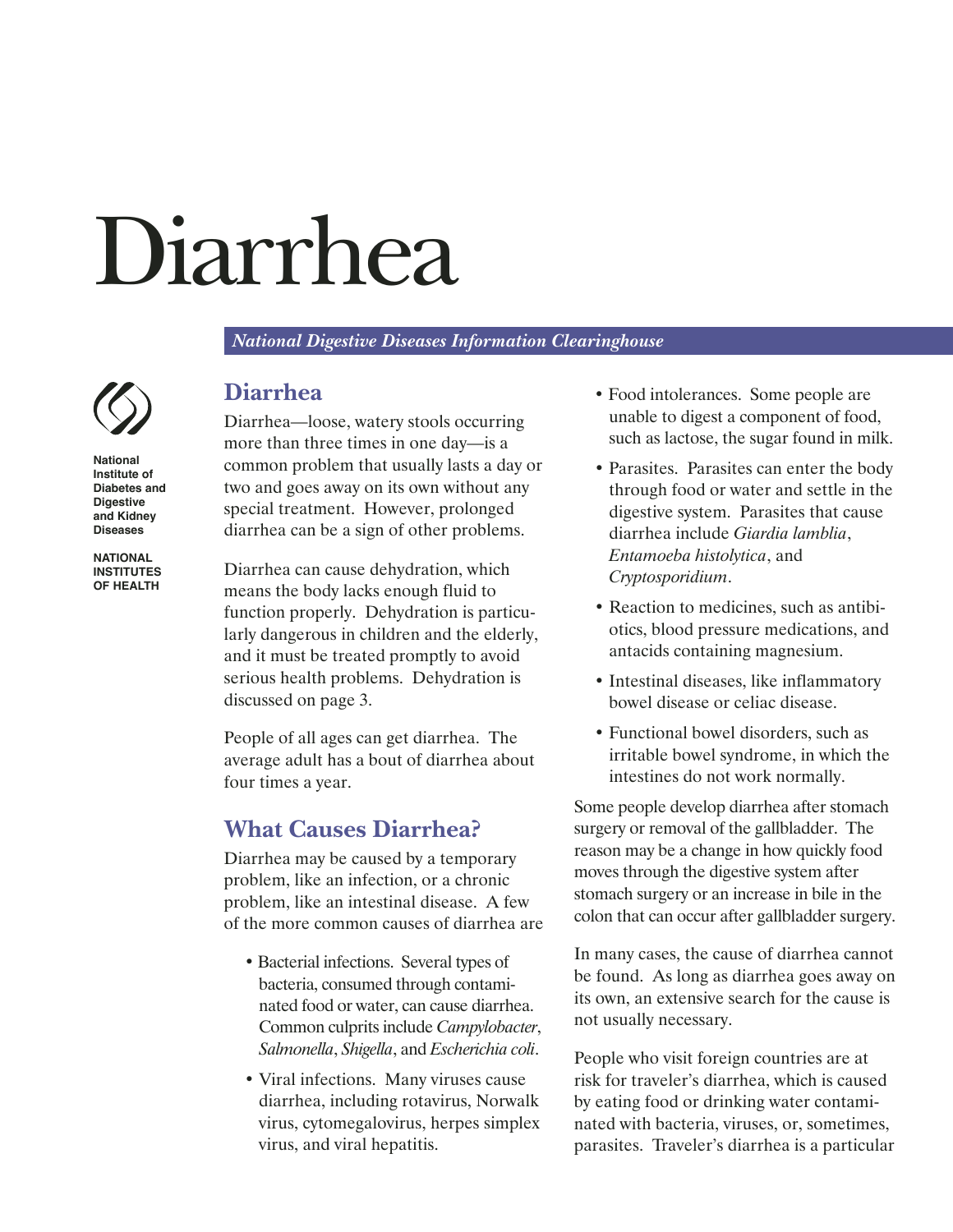problem for people visiting developing countries. Visitors to the United States, Canada, most European countries, Japan, Australia, and New Zealand do not face much risk for traveler's diarrhea.

### **Diarrhea in Children**

Children can have acute (short-term) or chronic (long-term) forms of diarrhea. Causes include bacteria, viruses, parasites, medications, functional disorders, and food sensitivities. Infection with the rotavirus is the most common cause of acute childhood diarrhea. Rotavirus diarrhea usually resolves in 5 to 8 days. A vaccine to prevent rotavirus infection is now available for infants under 6 months of age.

Medications to treat diarrhea in adults can be dangerous to children and should be given only under a doctor's guidance.

Diarrhea can be dangerous in newborns and infants. In small children, severe diarrhea lasting just a day or two can lead to dehydration. Because a child can die from dehydration within a few days, the main treatment for diarrhea in children is rehydration. Rehydration is discussed on page 3.

Take your child to the doctor if any of the following symptoms appear:

- Stools containing blood or pus, or black stools.
- Temperature above 101.4 degrees Fahrenheit.
- No improvement after 24 hours.
- Signs of dehydration (see page 3).

### **What Are the Symptoms?**

Diarrhea may be accompanied by cramping abdominal pain, bloating, nausea, or an urgent need to use the bathroom. Depending on the cause, a person may have a fever or bloody stools.

Diarrhea can be either acute or chronic. The acute form, which lasts less than 3 weeks, is usually related to a bacterial, viral, or parasitic infection. Chronic diarrhea lasts more than 3 weeks and is usually related to functional disorders like irritable bowel syndrome or diseases like celiac disease or inflammatory bowel disease.

### **What is Dehydration?**

General signs of dehydration include

- Thirst.
- Less frequent urination.
- Dry skin.
- Fatigue.
- Light-headedness.

Signs of dehydration in children include

- Dry mouth and tongue.
- No tears when crying.
- No wet diapers for 3 hours or more.
- Sunken abdomen, eyes, or cheeks.
- High fever.
- Listlessness or irritability
- Skin that does not flatten when pinched and released.

If you suspect that you or your child is dehydrated, call the doctor immediately. Severe dehydration may require hospitalization.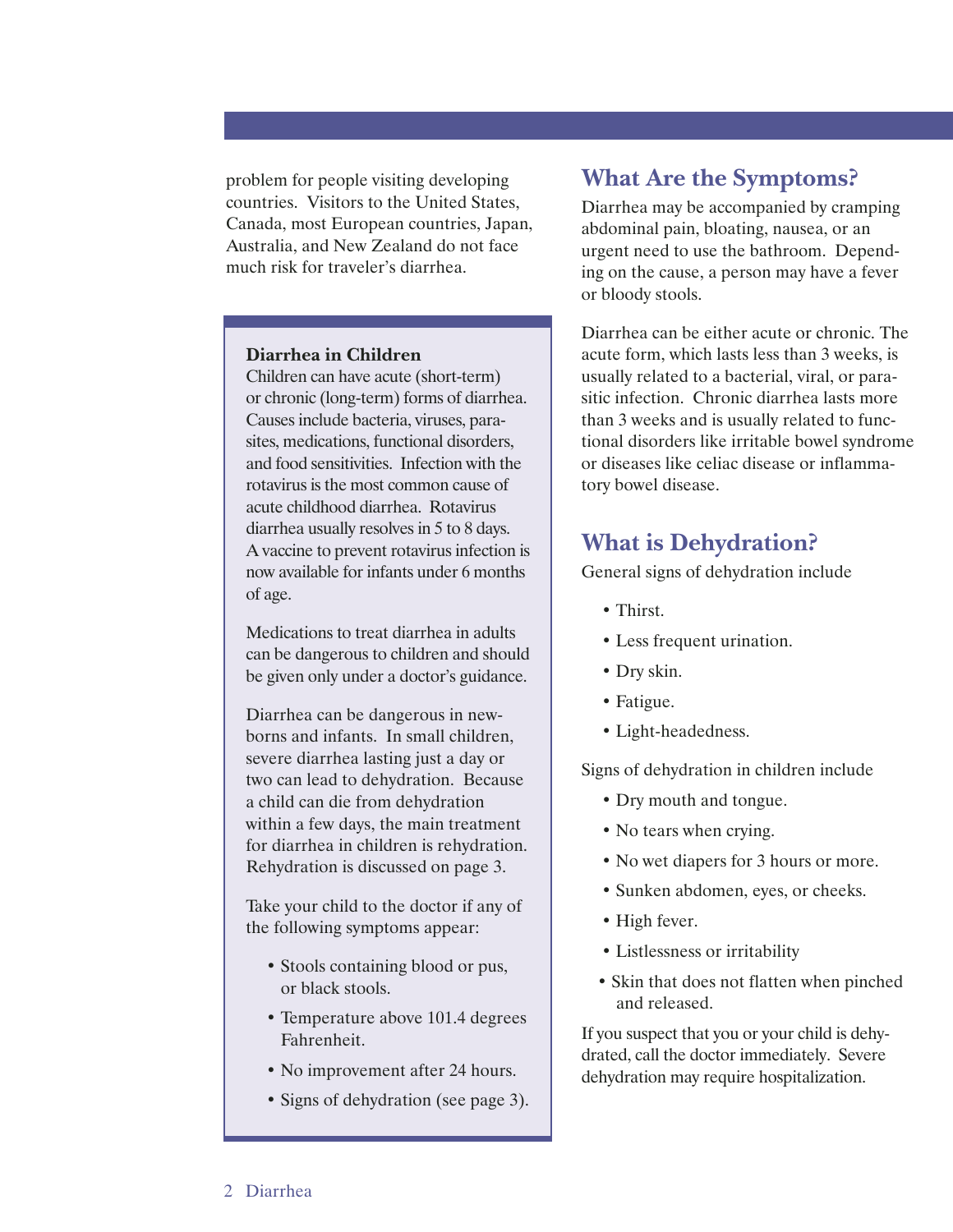# **When Should a Doctor Be Consulted?**

Although usually not harmful, diarrhea can become dangerous or signal a more serious problem. You should see the doctor if

- You have diarrhea for more than 3 days.
- You have severe pain in the abdomen or rectum.
- You have a fever of 102 degrees Fahrenheit or higher.
- You see blood in your stool or have black, tarry stools.
- You have signs of dehydration.

If your child has diarrhea, do not hesitate to call the doctor for advice. Diarrhea can be dangerous in children if too much fluid is lost and not replaced quickly.

# **What Tests Might the Doctor Do?**

Diagnostic tests to find the cause of diarrhea include the following:

- Medical history and physical examination. The doctor will need to know about your eating habits and medication use and will examine you for signs of illness.
- Stool culture. Lab technicians analyze a sample of stool to check for bacteria, parasites, or other signs of disease or infection.
- Blood tests. Blood tests can be helpful in ruling out certain diseases.
- Fasting tests. To find out if a food intolerance or allergy is causing the diarrhea, the doctor may ask you to avoid lactose (found in milk products), carbohydrates, wheat, or other foods to see whether the diarrhea responds to a change in diet.
- Sigmoidoscopy. For this test, the doctor uses a special instrument to look at the inside of the rectum and lower part of the colon.
- Colonoscopy. This test is similar to sigmoidoscopy, but the doctor looks at the entire colon.

# **What Is the Treatment?**

In most cases, replacing lost fluid to prevent dehydration is the only treatment necessary. (See "Preventing Dehydration" below.) Medicines that stop diarrhea may be helpful in some cases, but they are not recommended for people whose diarrhea is from a bacterial infection or parasite—stopping the diarrhea traps the organism in the intestines, prolonging the problem. Instead, doctors usually prescribe antibiotics. Viral causes are either treated with medication or left to run their course, depending on the severity and type of the virus.

### **Preventing Dehydration**

Dehydration occurs when the body has lost too much fluid and electrolytes (the salts potassium and sodium). The fluid and electrolytes lost during diarrhea need to be replaced promptly—the body cannot function properly without them. Dehydration is particularly dangerous for children, who can die from it within a matter of days.

Although water is extremely important in preventing dehydration, it does not contain electrolytes. To maintain electrolyte levels, you should also have chicken or beef broth, which contains sodium, and fruit and cola drinks, which contain potassium.

For children, doctors often recommend a special rehydration solution that contains the nutrients they need. You can buy this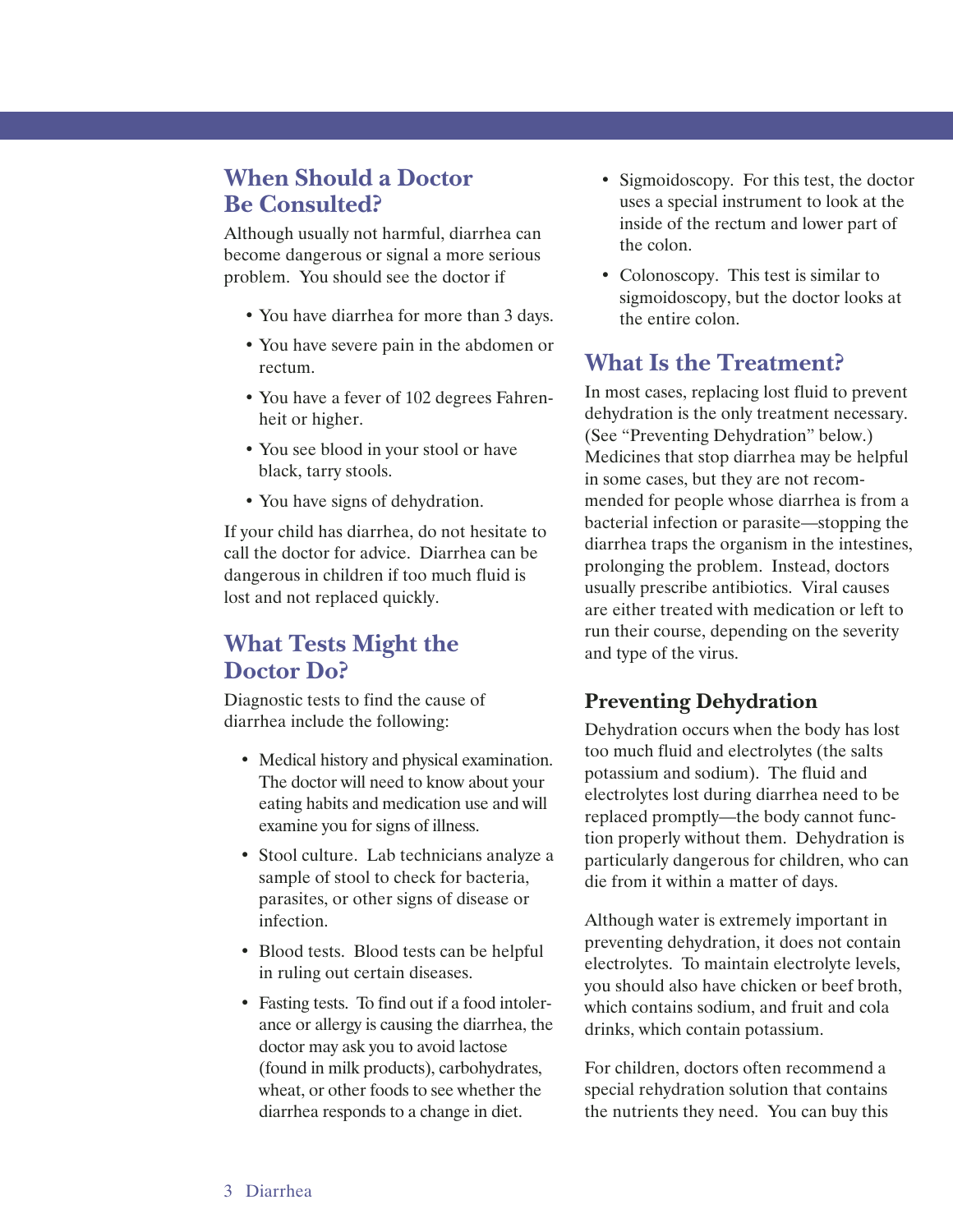solution in the grocery store without a prescription. Examples include Pedialyte, Ceralyte, and Infalyte.

### **Tips About Food**

Until diarrhea subsides, try to avoid milk products and foods that are greasy, highfiber, or very sweet. These foods tend to aggravate diarrhea.

As you improve, you can add soft, bland foods to your diet, including bananas, plain rice, boiled potatoes, toast, crackers, cooked carrots, and baked chicken without the skin or fat. For children, the pediatrician may recommend what is called the BRAT diet: bananas, rice, applesauce, and toast.

# **Preventing Traveler's Diarrhea**

Traveler's diarrhea happens when you consume food or water contaminated with bacteria, viruses, or parasites. You can take the following precautions to prevent traveler's diarrhea when you go abroad:

- Do not drink any tap water, not even when brushing your teeth.
- Do not drink unpasteurized milk or dairy products.
- Do not use ice made from tap water.
- Avoid all raw fruits and vegetables (including lettuce and fruit salad) unless they can be peeled and you peel them yourself.
- Do not eat raw or rare meat and fish.
- Do not eat meat or shellfish that is not hot when served to you.
- Do not eat food from street vendors.

You can safely drink bottled water (if you are the one to break the seal), carbonated soft drinks, and hot drinks like coffee or tea.

Depending on where you are going and how long you are staying, your doctor may recommend that you take antibiotics before leaving to protect you from possible infection.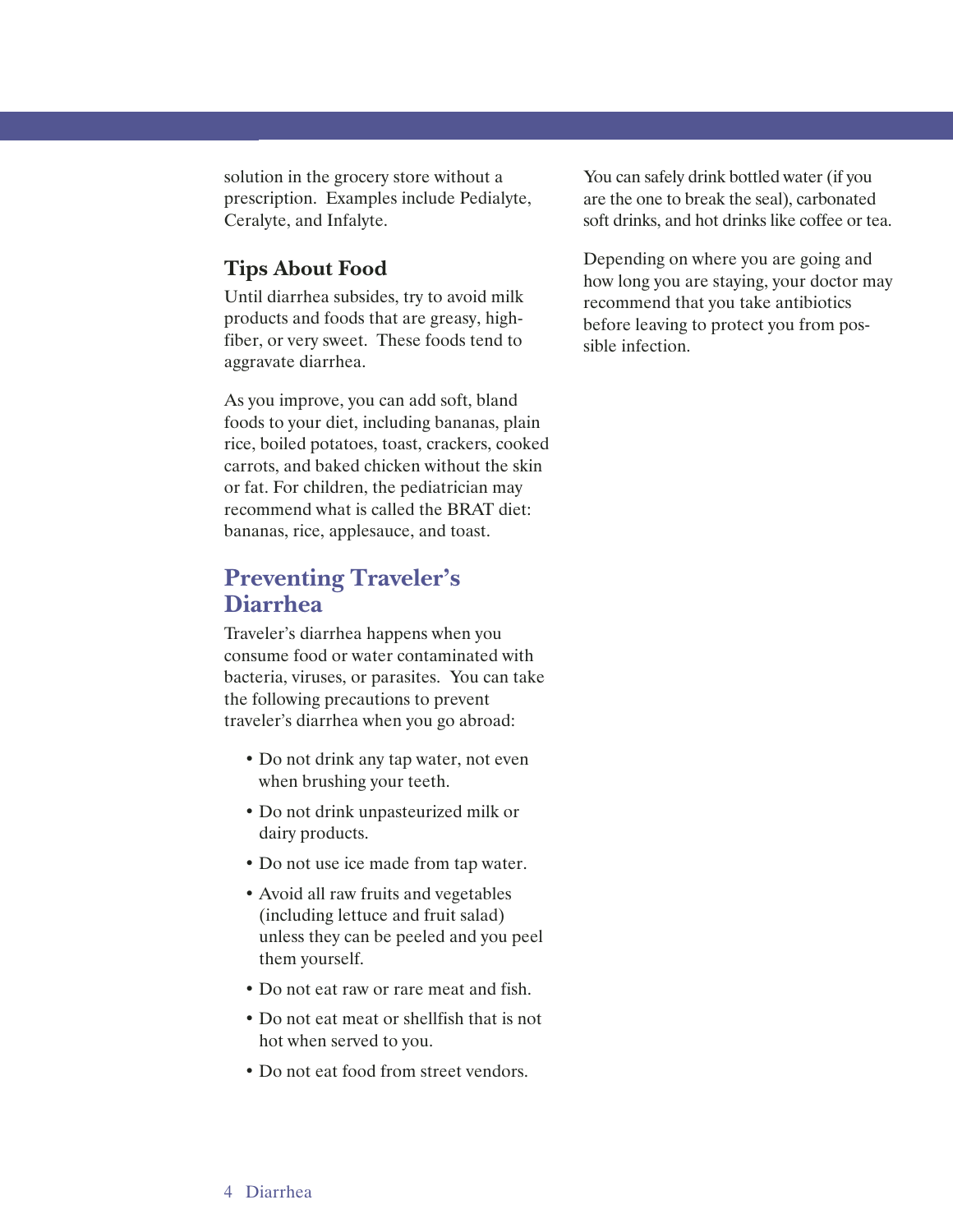### **Points to Remember**

- Diarrhea is a common problem that usually resolves on its own.
- Diarrhea is dangerous if a person becomes dehydrated.
- Causes include viral, bacterial, or parasitic infections; food intolerance; reactions to medicine; intestinal diseases; and functional bowel disorders.
- Treatment involves replacing lost fluids and electrolytes. Depending on the cause of the problem, a person might also need medication to stop the diarrhea or treat an infection. Children may need an oral rehydration solution to replace lost fluids and electrolytes.
- Call the doctor if a person with diarrhea has severe pain in the abdomen or rectum, a fever of 102 degrees Fahrenheit or higher, blood in the stool, signs of dehydration, or diarrhea for more than 3 days.

The U.S. Government does not endorse or favor any specific commercial product or company. Brand names appearing in this publication are used only because they are considered essential in the context of the information.